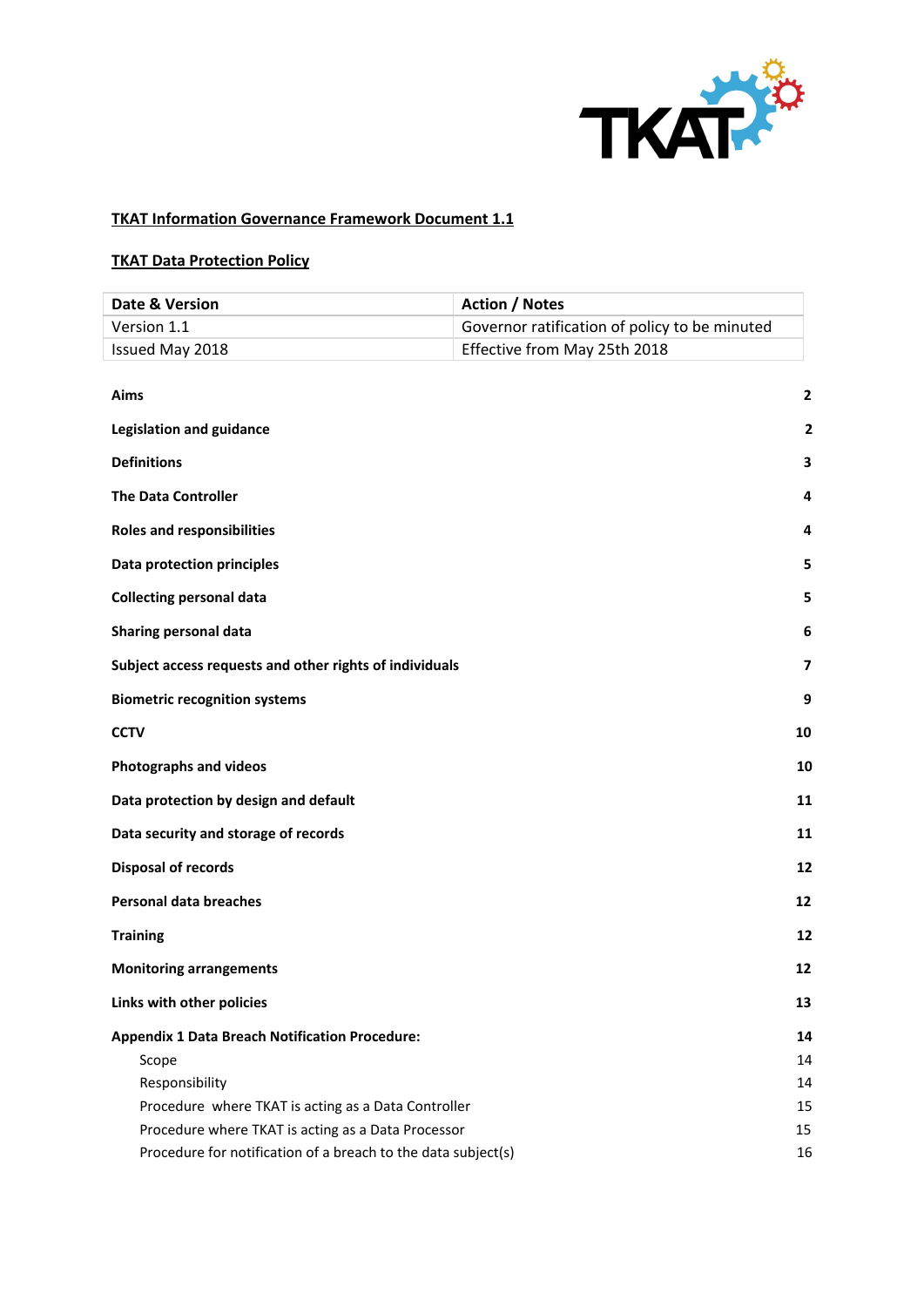

#### **1. Aims**

Our organisation aims to ensure that all personal data collected about staff, pupils, parents, governors, visitors and other individuals is collected, stored and processed in accordance with the General Data Protection [Regulation](http://data.consilium.europa.eu/doc/document/ST-5419-2016-INIT/en/pdf) (GDPR) and the expected provisions of the Data Protection Act 2018 ([D](https://publications.parliament.uk/pa/bills/cbill/2017-2019/0153/18153.pdf)PA 2018) as set out in the Data [Protection](https://publications.parliament.uk/pa/bills/cbill/2017-2019/0153/18153.pdf) Bill.

This policy applies to all personal data, regardless of whether it is in paper or electronic format.

The Kemnal Academies Trust is a single legal entity, therefore references to 'TKAT' in this policy should be considered as inclusive of its academies.

#### <span id="page-1-0"></span>**2. Legislation and guidance**

This policy meets the requirements of the GDPR and the expected provisions of the DPA 2018. It is bas[e](https://ico.org.uk/for-organisations/guide-to-the-general-data-protection-regulation-gdpr/)d on guidance published by the Information Commissioner's Office (ICO) on the [GDPR](https://ico.org.uk/for-organisations/guide-to-the-general-data-protection-regulation-gdpr/) and the ICO's [c](https://ico.org.uk/media/for-organisations/documents/2014223/subject-access-code-of-practice.pdf)ode of practice for subject access [requests.](https://ico.org.uk/media/for-organisations/documents/2014223/subject-access-code-of-practice.pdf)

It m[e](https://www.legislation.gov.uk/ukpga/2012/9/part/1/chapter/2)ets the requirements of the [Protection](https://www.legislation.gov.uk/ukpga/2012/9/part/1/chapter/2) of Freedoms Act 2012 when referring to our use of biometric data.

It also refle[c](https://ico.org.uk/media/for-organisations/documents/1542/cctv-code-of-practice.pdf)ts the ICO's code of [practice](https://ico.org.uk/media/for-organisations/documents/1542/cctv-code-of-practice.pdf) for the use of surveillance cameras and personal information.

<span id="page-1-1"></span>In addition, this policy complies with our funding agreement and articles of association.

#### **3. Definitions**

| <b>Term</b>   | <b>Definition</b>                                                                                                                                                                                                                                                                                                                                                                     |
|---------------|---------------------------------------------------------------------------------------------------------------------------------------------------------------------------------------------------------------------------------------------------------------------------------------------------------------------------------------------------------------------------------------|
| Personal data | Any information relating to an identified, or<br>identifiable, individual.<br>This may include the individual's:<br>Name (including initials)<br>Identification number<br>Location data<br>• Online identifier, such as a username<br>It may also include factors specific to the<br>individual's physical, physiological, genetic,<br>mental, economic, cultural or social identity. |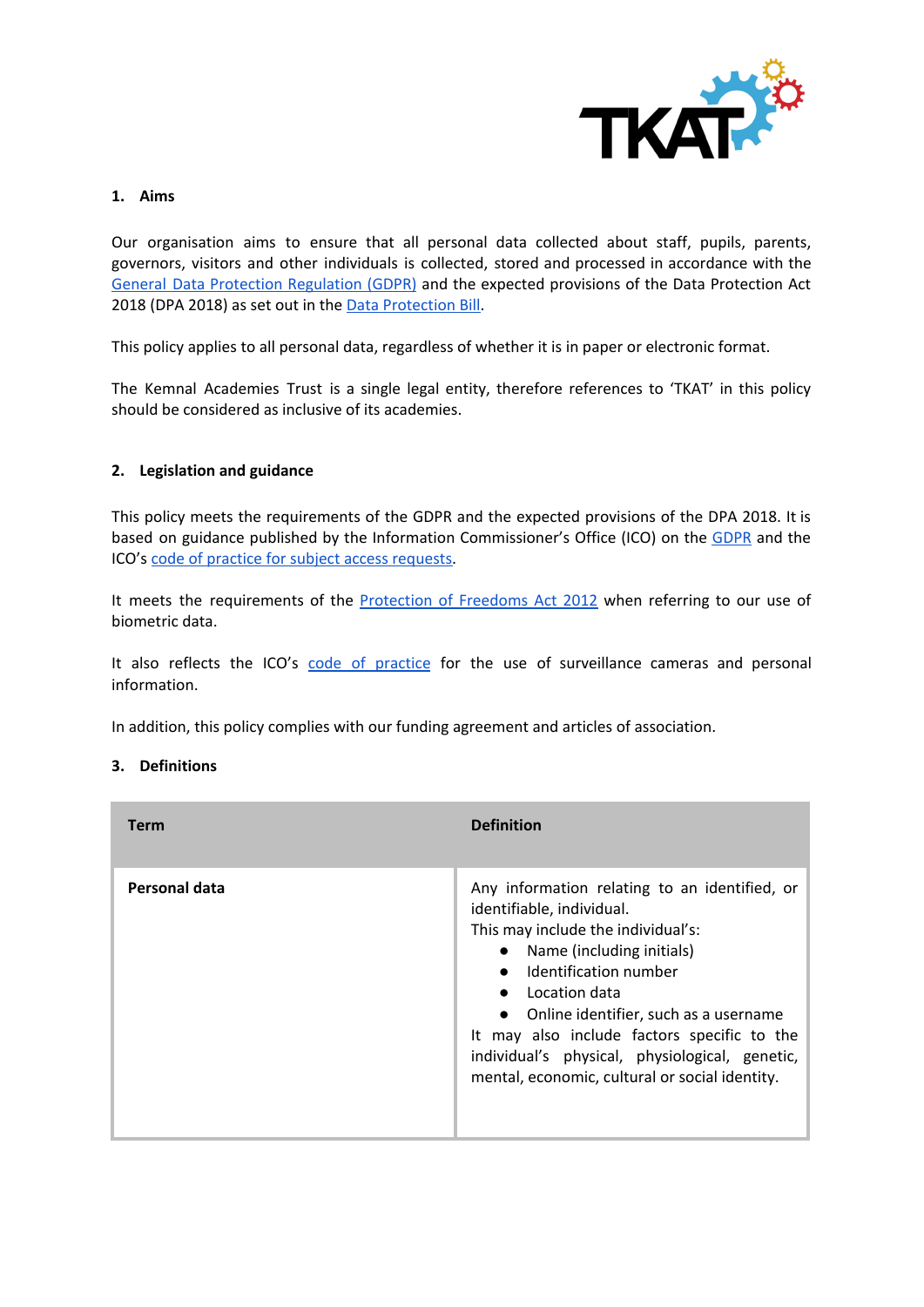

| Special categories of personal data | Personal data which is more sensitive and so<br>needs more protection, including information<br>about an individual's:<br>Racial or ethnic origin<br>$\bullet$<br>Political opinions<br>Religious or philosophical beliefs<br>Trade union membership<br>Genetics<br>Biometrics (such as fingerprints, retina<br>$\bullet$<br>and iris patterns), where used for<br>identification purposes<br>$\bullet$ Health – physical or mental<br>Sex life or sexual orientation |
|-------------------------------------|-----------------------------------------------------------------------------------------------------------------------------------------------------------------------------------------------------------------------------------------------------------------------------------------------------------------------------------------------------------------------------------------------------------------------------------------------------------------------|
| <b>Processing</b>                   | Anything done to personal data, such as<br>collecting, recording, organising, structuring,<br>storing, adapting, altering, retrieving, using,<br>disseminating, erasing or destroying.<br>Processing can be automated or manual.                                                                                                                                                                                                                                      |
| Data subject                        | The identified or identifiable individual whose<br>personal data is held or processed.                                                                                                                                                                                                                                                                                                                                                                                |
| Data controller                     | A person or organisation that determines the<br>purposes and the means of processing of<br>personal data.                                                                                                                                                                                                                                                                                                                                                             |
| Data processor                      | A person or other body, other than an<br>of the<br>employee<br>data controller,<br>who<br>processes personal data on behalf of the data<br>controller.                                                                                                                                                                                                                                                                                                                |
| Personal data breach                | A breach of security leading to the accidental<br>unlawful destruction, loss, alteration,<br>or<br>unauthorised disclosure of, or access to<br>personal data.                                                                                                                                                                                                                                                                                                         |

#### <span id="page-2-0"></span>**4. The Data Controller**

TKAT process personal data relating to parents, pupils, staff, governors, visitors and others, and therefore is a data controller.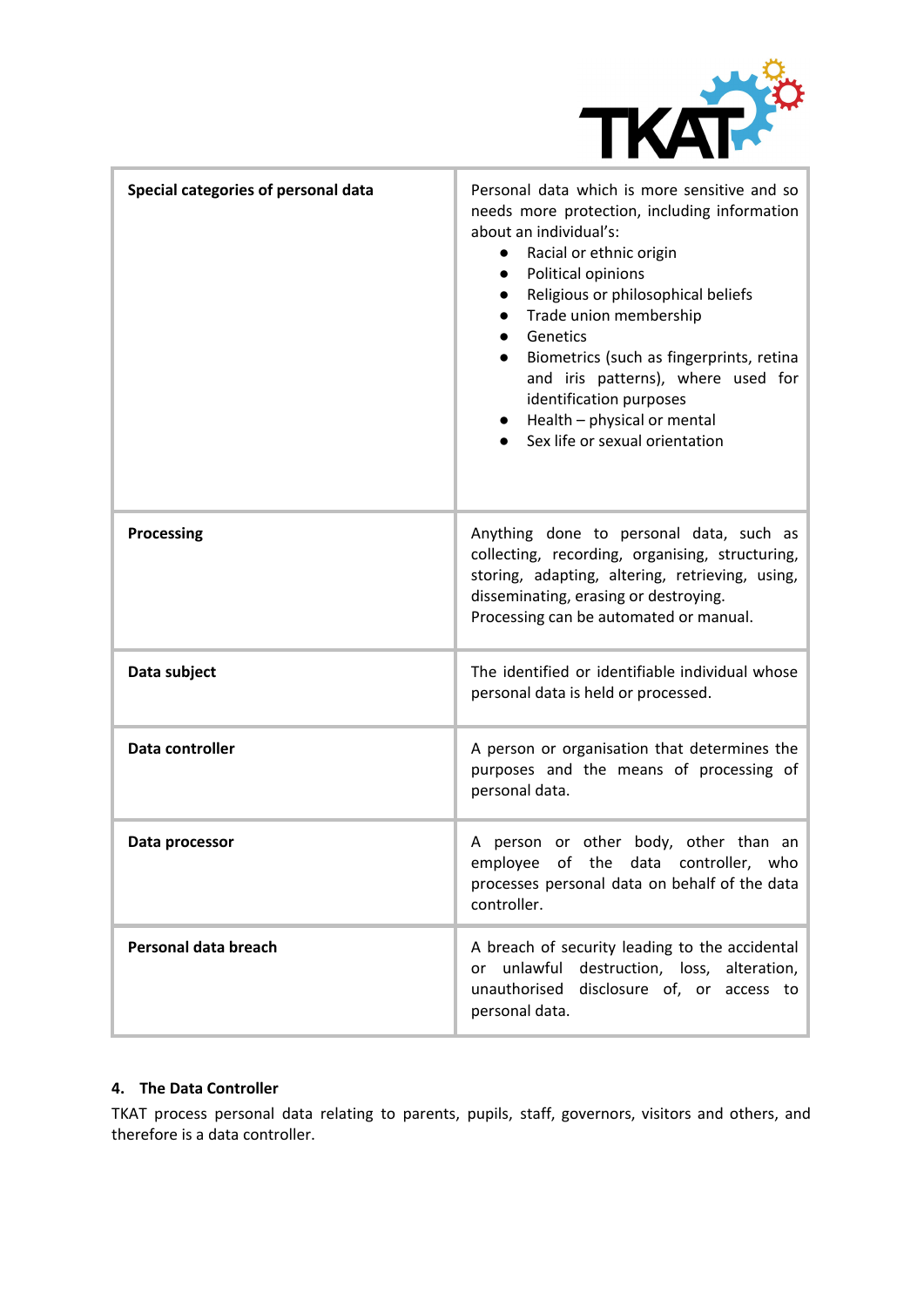

TKAT is registered as a data controller with the ICO and will renew this registration annually or as otherwise legally required.

# <span id="page-3-0"></span>**5. Roles and responsibilities**

This policy applies to **all staff** employed by TKAT, and to external organisations or individuals working on our behalf. Staff who do not comply with this policy may face disciplinary action.

#### 5.1 TKAT Board

The Board has overall responsibility for ensuring that TKAT and its academies comply with all relevant data protection obligations.

# 5.2 Data Protection Officer

The Data Protection Officer (DPO) is responsible for overseeing the implementation of this policy, monitoring our compliance with data protection law, and developing related policies and guidelines where applicable.

They will provide an annual report of their activities directly to the Board and, where relevant, report to the Board their advice and recommendations on school data protection issues.

The DPO is also the first point of contact for individuals whose data TKAT processes, and for the ICO.

Full details of the DPO's responsibilities are set out in their job description.

Our DPO is Simon Gyan and is contactable via dataprotection@tkat.org.

#### 5.3 Headteacher

The headteacher of each school will act as the representative of the data controller on a day-to-day basis. They will be assisted by a nominated Data Protection Champion who will coordinate with the Data Protection Officer on specific data protection matters.

#### 5.4 All Staff

Staff are responsible for:

- Collecting, storing and processing any personal data in accordance with this policy
- Informing TKAT of any changes to their personal data, such as a change of address
- Contacting their local Data Protection Champion in the following circumstances:
	- With any questions about the operation of this policy, data protection law, retaining personal data or keeping personal data secure
	- If they have any concerns that this policy is not being followed
	- Whenever they are engaging in a new activity that may affect the privacy rights of individuals
	- If they need help with any contracts or sharing personal data with third parties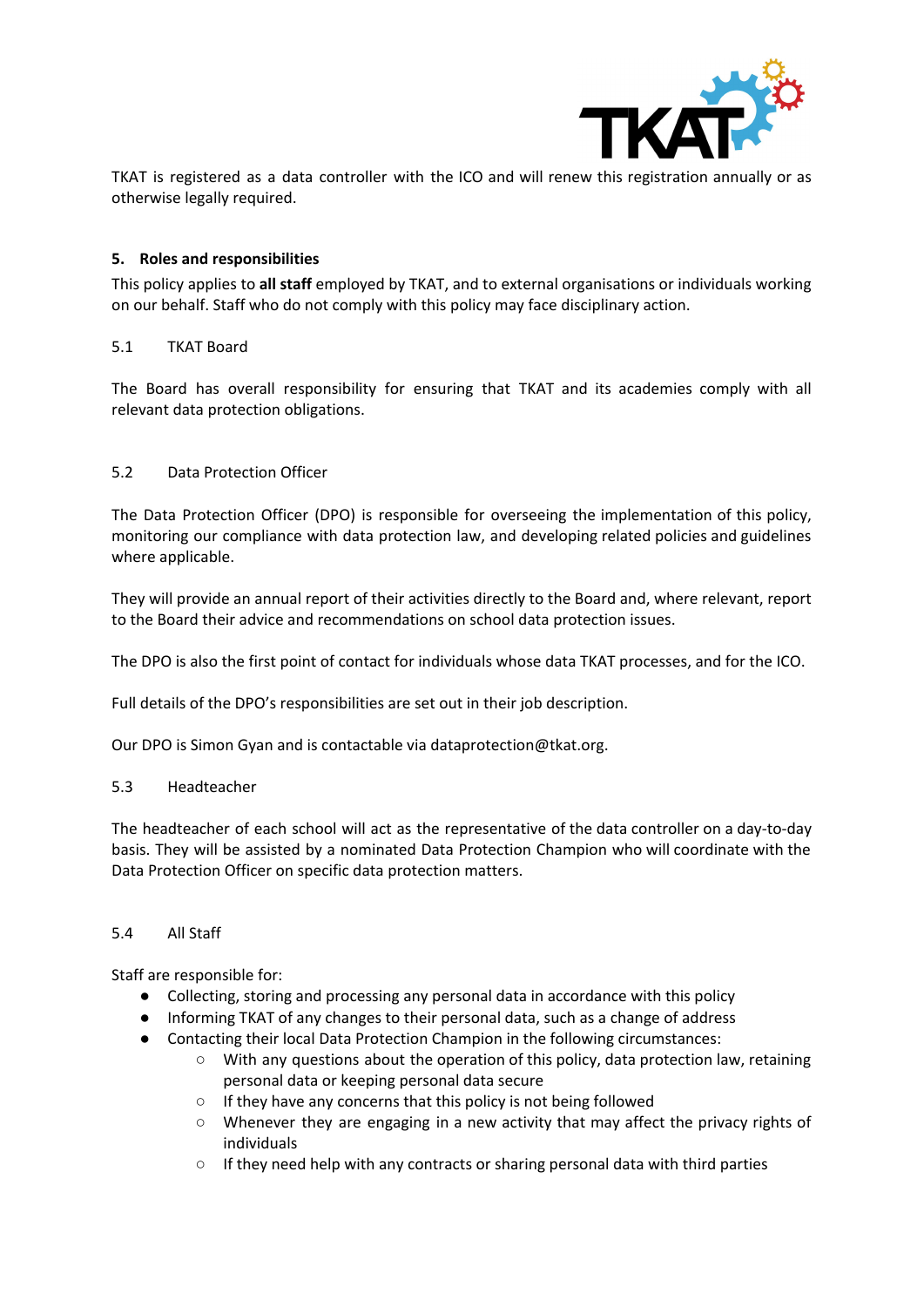

- If they need to rely on or capture consent
- Contacting the DPO in the following circumstances:
	- If there has been a data breach
	- If they are unsure whether or not they have a lawful basis to use personal data in a particular way
	- If they need to draft a privacy notice, deal with data protection rights invoked by an individual, or transfer personal data outside the European Economic Area

# <span id="page-4-0"></span>**6. Data protection principles**

The GDPR is based on data protection principles that TKAT must comply with. The principles say that personal data must be:

- Processed lawfully, fairly and in a transparent manner
- Collected for specified, explicit and legitimate purposes
- Adequate, relevant and limited to what is necessary to fulfil the purposes for which it is processed
- Accurate and, where necessary, kept up to date
- Kept for no longer than is necessary for the purposes for which it is processed
- Processed in a way that ensures it is appropriately secure

This policy sets out how TKAT aims to comply with these principles.

## <span id="page-4-1"></span>**7. Collecting personal data**

#### 7.1 Lawfulness, fairness and transparency

We will only process personal data where we have one of 6 'lawful bases' (legal reasons) to do so under data protection law:

- The data needs to be processed so that TKAT can **fulfil a contract** with the individual, or the individual has asked TKAT to take specific steps before entering into a contract
- The data needs to be processed so that TKAT can **comply with a legal obligation**
- The data needs to be processed to ensure the **vital interests** of the individual e.g. to protect someone's life
- The data needs to be processed so that TKAT, as a public authority, can perform a task **in the public interest,** and carry out its official functions
- The data needs to be processed for the **legitimate interests** of TKAT or a third party (provided the individual's rights and freedoms are not overridden)
- The individual (or their parent/carer when appropriate in the case of a pupil) has freely given clear **consent**

For special categories of personal data, we will also meet one of the special category conditions for processing which are set out in the GDPR and Data Protection Act 2018.

Whenever we first collect personal data directly from individuals, we will provide them with the relevant information required by data protection law.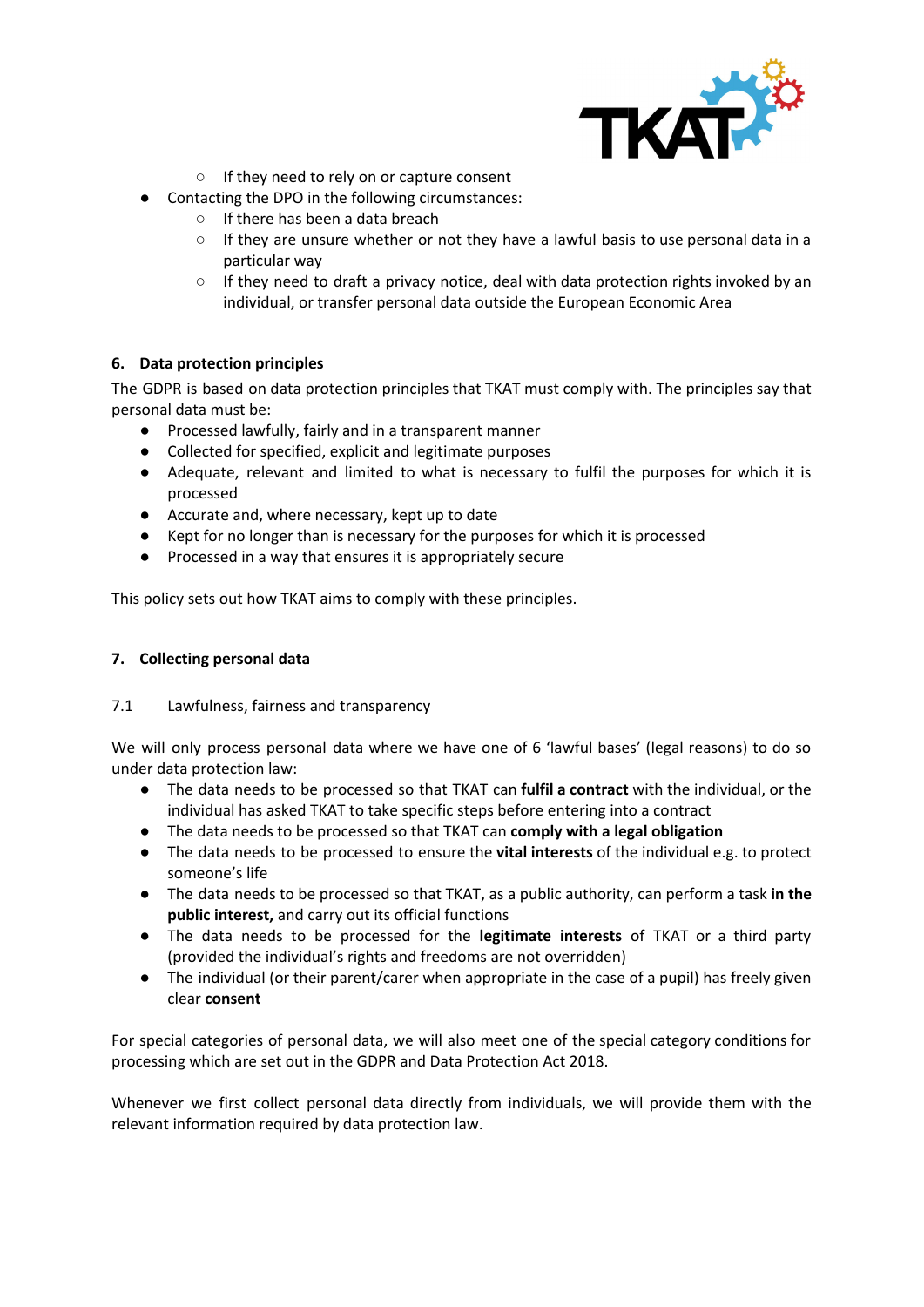

# 7.2 Limitation, minimisation and accuracy

We will only collect personal data for specified, explicit and legitimate reasons. We will explain these reasons to the individuals when we first collect their data.

If we want to use personal data for reasons other than those given when we first obtained it, we will inform the individuals concerned before we do so, and seek consent where necessary.

Staff must only process personal data where it is necessary in order to do their jobs.

When staff no longer need the personal data they hold, they must ensure it is deleted or anonymised. This will be done in accordance with the TKAT Data Retention Policy.

# <span id="page-5-0"></span>**8. Sharing personal data**

We will not normally share personal data with anyone else, but may do so where:

- There is an issue with a pupil or parent/carer that puts the safety of our staff at risk
- We need to liaise with other agencies we may need to seek consent as necessary before doing this
- Our suppliers or contractors need data to enable us to provide services to our staff and pupils – for example, IT companies. When doing this, we will:
	- Only appoint suppliers or contractors which can provide sufficient guarantees that they comply with data protection law
	- Establish a data sharing agreement with the supplier or contractor, either in the contract or as a standalone agreement, to ensure the fair and lawful processing of any personal data we share
	- Only share data that the supplier or contractor needs to carry out their service, and information necessary to keep them safe while working with us

We will also share personal data with law enforcement and government bodies where we are legally required to do so, including for:

- The prevention or detection of crime and/or fraud
- The apprehension or prosecution of offenders
- The assessment or collection of tax owed to HMRC
- In connection with legal proceedings
- Where the disclosure is required to satisfy our safeguarding obligations
- Research and statistical purposes, as long as personal data is sufficiently anonymised or consent has been provided

We may also share personal data with emergency services and local authorities to help them to respond to an emergency situation that affects any of our pupils or staff.

Where we transfer personal data to a country or territory outside the European Economic Area, we will do so in accordance with data protection law.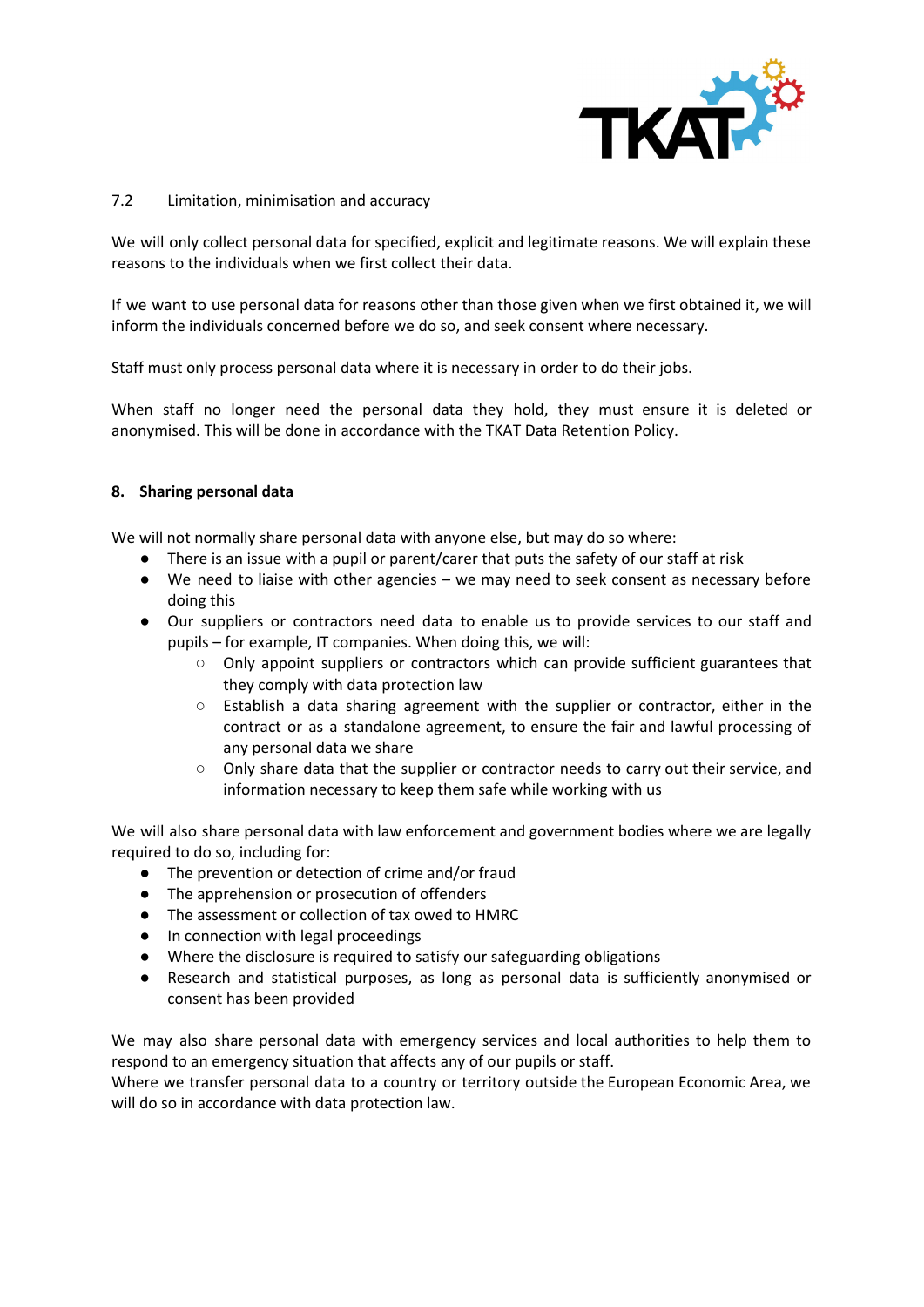

## <span id="page-6-0"></span>**9. Subject access requests and other rights of individuals**

#### 9.1 Subject access requests

Individuals have a right to make a 'subject access request' to gain access to personal information that TKAT holds about them. This includes:

- Confirmation that their personal data is being processed
- Access to a copy of the data
- The purposes of the data processing
- The categories of personal data concerned
- Who the data has been, or will be, shared with
- How long the data will be stored for, or if this isn't possible, the criteria used to determine this period
- The source of the data, if not the individual
- Whether any automated decision-making is being applied to their data, and what the significance and consequences of this might be for the individual

Subject access requests must be submitted in writing, either by letter or email to the DPO. They should include:

- Name of individual
- Correspondence address
- Contact number and email address
- Details of the information requested

If staff identify a subject access request they must immediately report it to their local Data Protection Champion (DPC) and forward details of the request to dataprotection@tkat.org.

#### 9.2 Children and subject access requests

Personal data about a child belongs to that child, and not the child's parents or carers. For a parent or carer to make a subject access request with respect to their child, the child must either be unable to understand their rights and the implications of a subject access request, or have given their consent.

Children below the age of 12 are generally not regarded to be mature enough to understand their rights and the implications of a subject access request. Therefore, subject access requests from parents or carers of pupils who are under the age of 12 may be granted without the express permission of the pupil.

By contrast, children aged 12 and above are generally regarded to be mature enough to understand their rights and the implications of a subject access request. Therefore, subject access requests from parents or carers of pupils who are 12 and over may not be granted without the express permission of the pupil.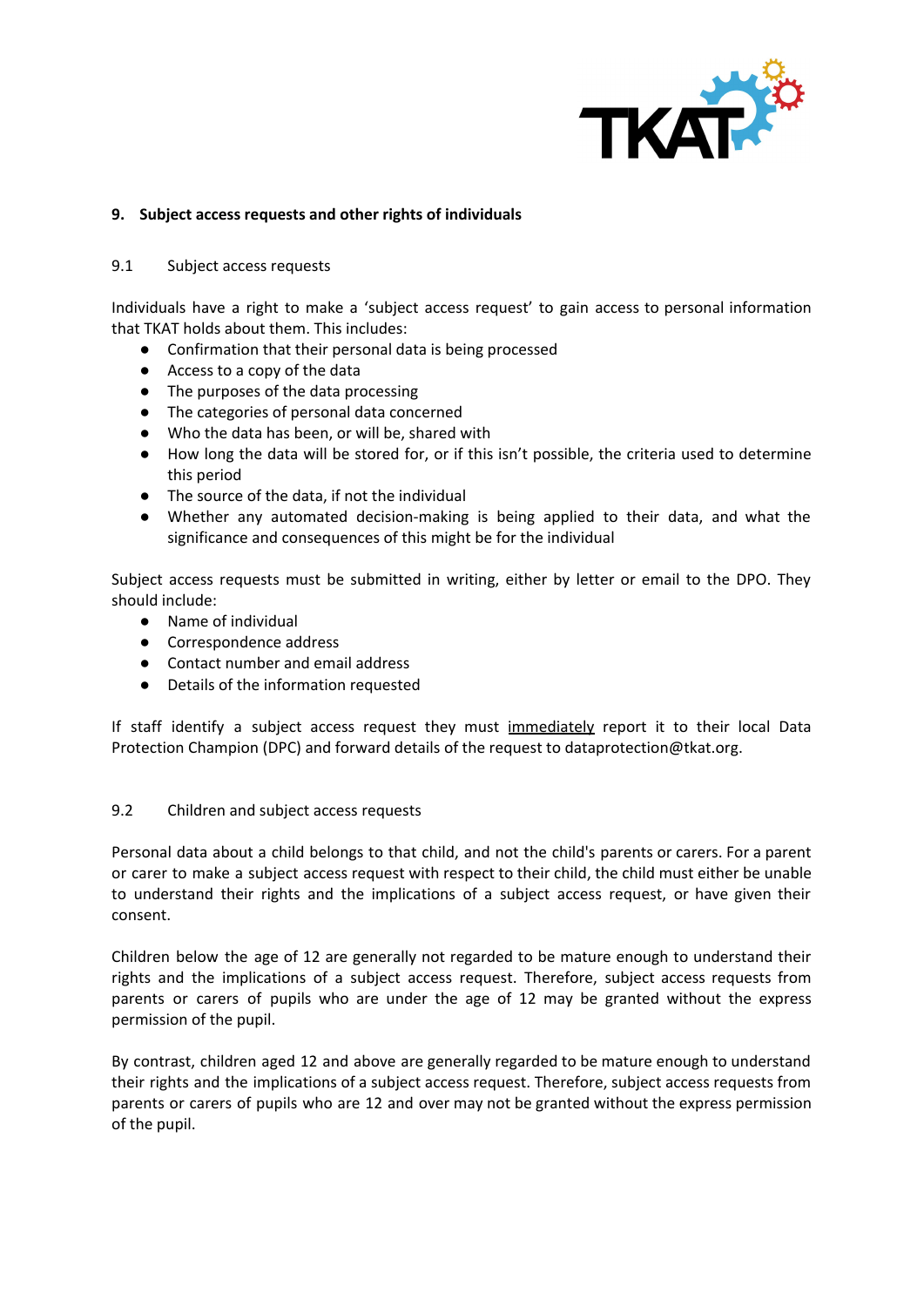

A pupil's ability to understand their rights in respect of the above will always be judged on a case-by-case basis.

## 9.3 Responding to subject access requests

When responding to requests, we:

- May ask the individual to provide 2 forms of identification
- May contact the individual via phone to confirm the request was made
- Will respond without delay and within 1 month of receipt of the request
- Will provide the information free of charge
- May tell the individual we will comply within 3 months of receipt of the request, where a request is complex or numerous. We will inform the individual of this within 1 month, and explain why the extension is necessary

We will not disclose information if it:

- Might cause serious harm to the physical or mental health of the pupil or another individual
- Would reveal that the child is at risk of abuse, where the disclosure of that information would not be in the child's best interests
- Is contained in adoption or parental order records
- Is given to a court in proceedings concerning the child

If the request is unfounded or excessive, we may refuse to act on it, or charge a reasonable fee which takes into account administrative costs.

A request will be deemed to be unfounded or excessive if it is repetitive, or asks for further copies of the same information.

When we refuse a request, we will tell the individual why, and tell them they have the right to complain to the ICO.

#### 9.4 Other data protection rights of the individual

In addition to the right to make a subject access request (see above), and to receive information when we are collecting their data about how we use and process it (see section 7), individuals also have the right to:

- Withdraw their consent to processing at any time
- Ask us to rectify, erase or restrict processing of their personal data, or object to the processing of it (in certain circumstances)
- Prevent use of their personal data for direct marketing
- Challenge processing which has been justified on the basis of public interest
- Request a copy of agreements under which their personal data is transferred outside of the European Economic Area
- Object to decisions based solely on automated decision making or profiling (decisions taken with no human involvement, that might negatively affect them)
- Prevent processing that is likely to cause damage or distress
- Be notified of a data breach in certain circumstances
- Make a complaint to the ICO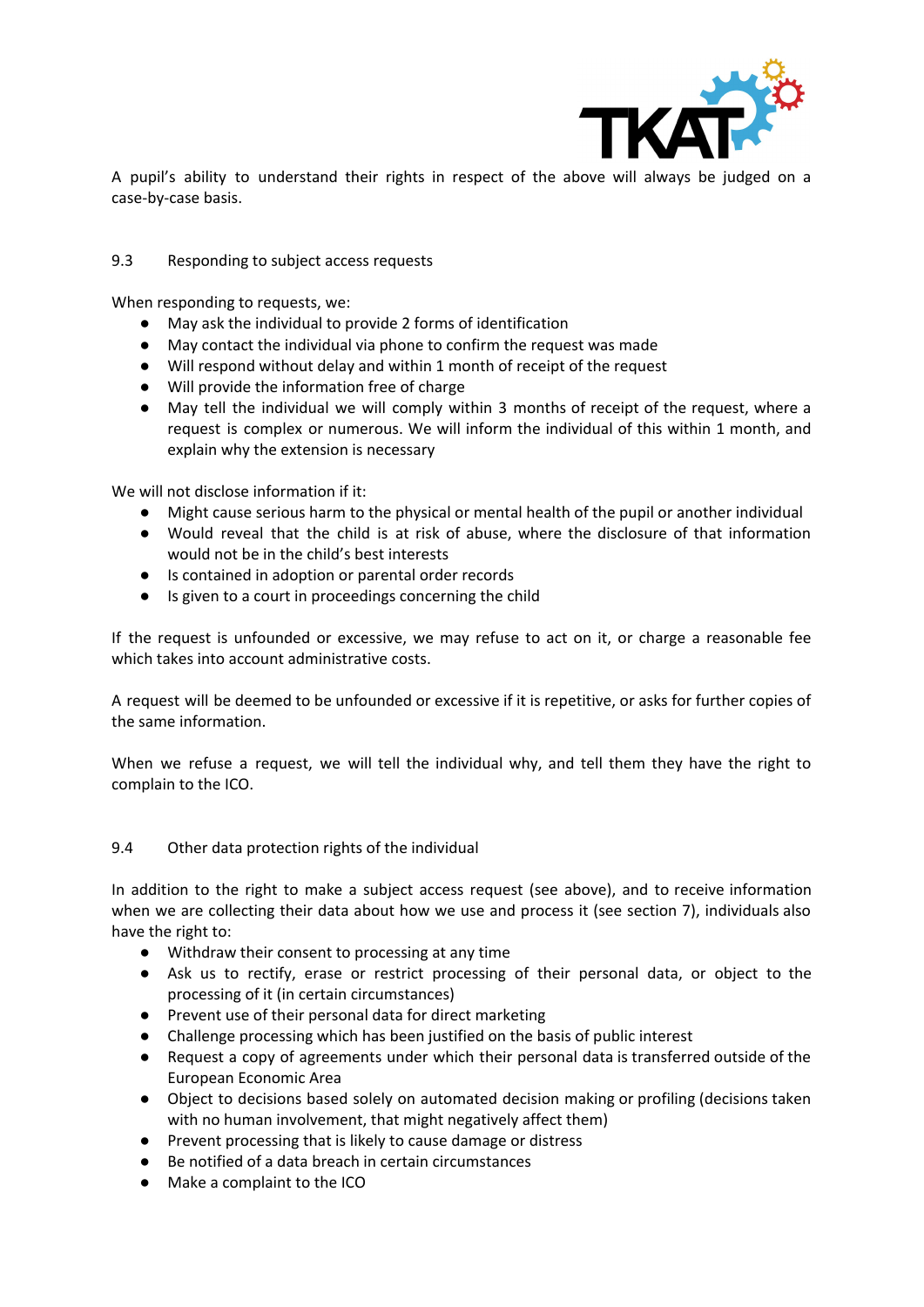

● Ask for their personal data to be transferred to a third party in a structured, commonly used and machine-readable format (in certain circumstances)

Individuals should submit any request to exercise these rights to the DPO. If staff receive such a request, they must immediately forward it to the local school DPC and DPO.

#### <span id="page-8-0"></span>**10. Biometric recognition systems**

In the context of the Protection of Freedoms Act 2012, a "child" means a person under the age of 18.

Where we use pupils' biometric data as part of an automated biometric recognition system (for example, pupils use fingerprints to receive school dinners instead of paying with cash, we will comply with th[e](https://www.legislation.gov.uk/ukpga/2012/9/section/26) requirements of the **[Protection](https://www.legislation.gov.uk/ukpga/2012/9/section/26) of Freedoms Act 2012**.

Parents/carers will be notified before any biometric recognition system is put in place or before their child first takes part in it. TKAT will get written consent from at least one parent or carer before we take any biometric data from their child and first process it.

Parents/carers and pupils have the right to choose not to use TKAT's biometric system(s). We will provide alternative means of accessing the relevant services for those pupils. For example, pupils can pay for school dinners in cash at each transaction if they wish.

Parents/carers and pupils can object to participation in TKAT's biometric recognition system(s), or withdraw consent, at any time, and we will make sure that any relevant data already captured is deleted.

As required by law, if a pupil refuses to participate in, or continue to participate in, the processing of their biometric data, we will not process that data irrespective of any consent given by the pupil's parent(s)/carer(s).

Where staff members or other adults use TKAT's biometric system(s), we will also obtain their consent before they first take part in it, and provide alternative means of accessing the relevant service if they object. Staff and other adults can also withdraw consent at any time, and TKAT will delete any relevant data already captured.

#### <span id="page-8-1"></span>**11. CCTV**

We use CCTV in various locations to ensure it remains safe. We will adhere to the ICO's [code](https://ico.org.uk/media/for-organisations/documents/1542/cctv-code-of-practice.pdf) of [practice](https://ico.org.uk/media/for-organisations/documents/1542/cctv-code-of-practice.pdf) for the use of CCTV.

We do not need to ask individuals' permission to use CCTV, but we make it clear where individuals are being recorded. Security cameras are clearly visible and accompanied by prominent signs explaining that CCTV is in use.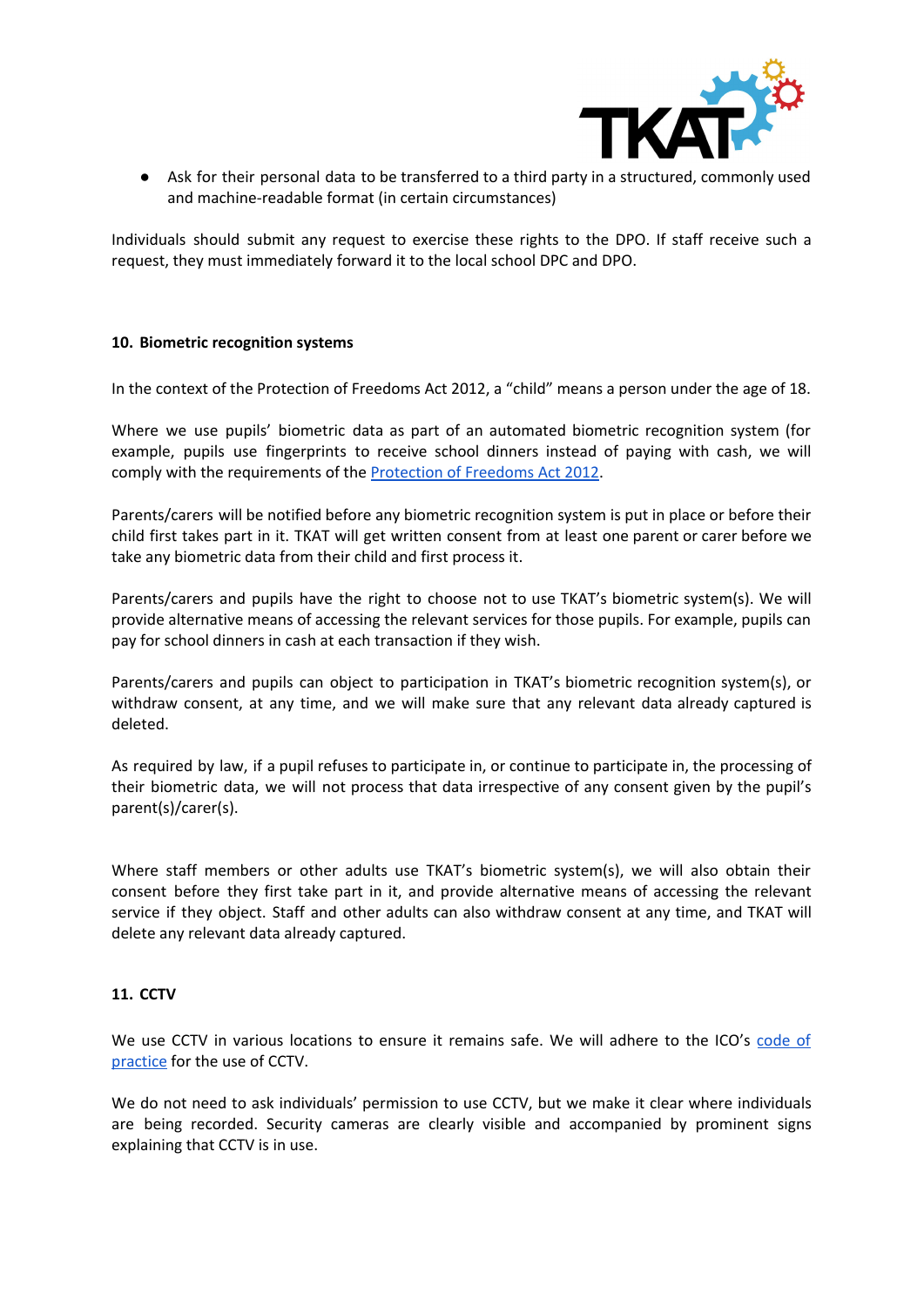

Any enquiries about academy CCTV systems should be directed to the academy themselves. Any enquiries about CCTV at other locations should be sent to [dataprotection@tkat.org.](mailto:dataprotection@tkat.org)

## <span id="page-9-0"></span>**12. Photographs and videos**

As part of our regular activities, we may take photographs and record images of individuals within TKAT.

We will obtain written consent from parents/carers for photographs and videos to be taken of their child for communication, marketing and promotional materials. We will clearly explain how the photograph and/or video will be used to both the parent/carer and pupil.

We will obtain written consent from parents/carers, or pupils aged 13 and over, for photographs and videos to be taken of pupils for communication, marketing and promotional materials. We will clearly explain to the pupil how the photograph and/or video will be used.

Uses may include:

- Within school on notice boards and in school magazines, brochures, newsletters, etc.
- Outside of school by external agencies such as TKAT appointed photographers, newspapers, campaigns
- Online on TKAT websites or social media pages

Consent can be refused or withdrawn at any time. If consent is withdrawn, we will delete the photograph or video and not distribute it further.

When using photographs and videos in this way we will not accompany them with any other personal information about the child, to ensure they cannot be identified.

# <span id="page-9-1"></span>**13. Data protection by design and default**

We will put measures in place to show that we have integrated data protection into all of our data processing activities, including:

- Appointing a suitably qualified DPO, and ensuring they have the necessary resources to fulfil their duties and maintain their expert knowledge
- Only processing personal data that is necessary for each specific purpose of processing, and always in line with the data protection principles set out in relevant data protection law (see section 6)
- Completing privacy impact assessments where TKAT's processing of personal data presents a high risk to rights and freedoms of individuals, and when introducing new technologies (the DPO will advise on this process)
- Integrating data protection into internal documents including this policy, any related policies and privacy notices
- Regularly training members of staff on data protection law, this policy, any related policies and any other data protection matters; we will also keep a record of attendance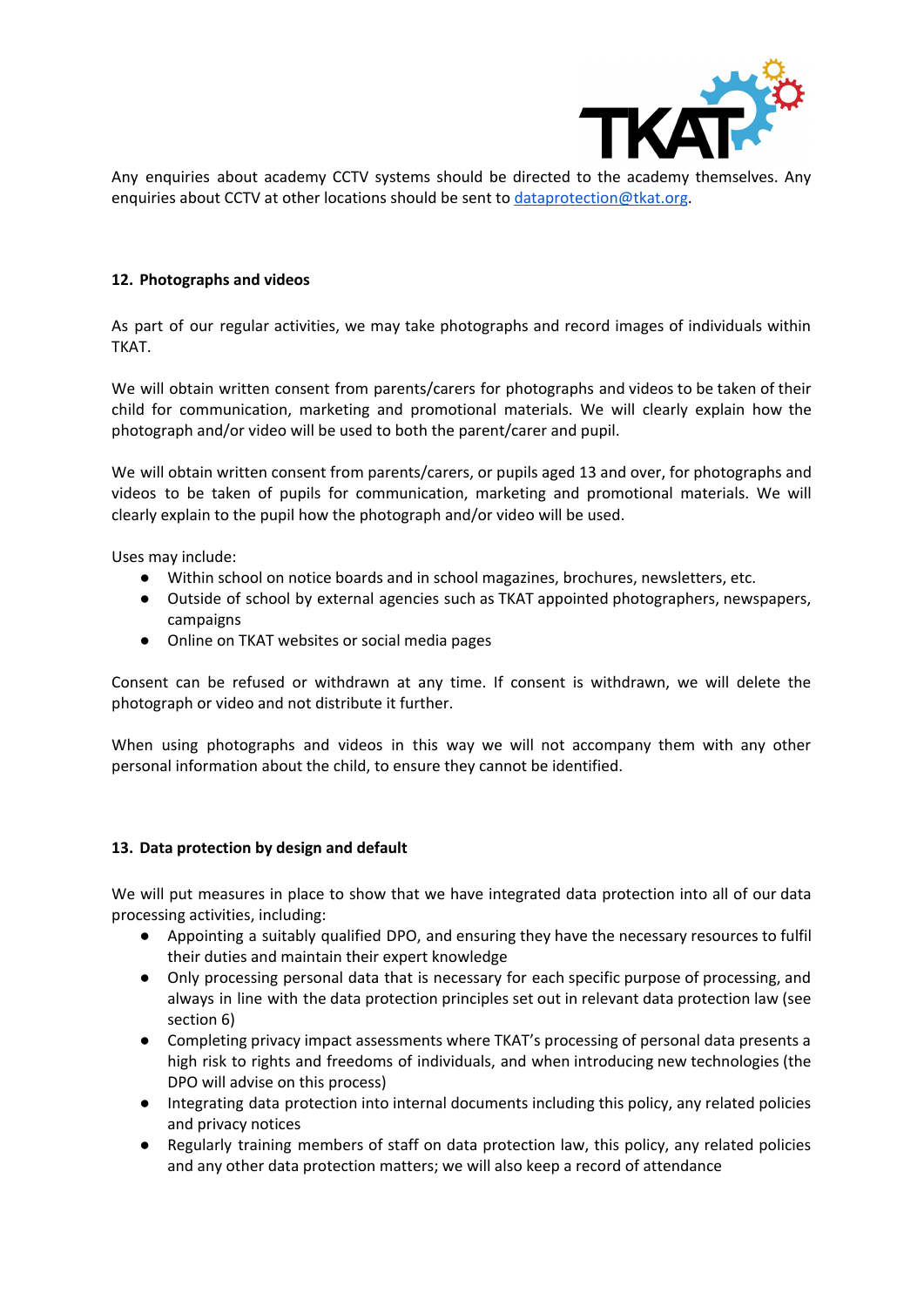

- Regularly conducting reviews and audits to test our privacy measures and make sure we are compliant
- Maintaining records of our processing activities, including:
	- For the benefit of data subjects, making available the name and contact details of TKAT and DPO and all information we are required to share about how we use and process their personal data (via our privacy notices)
	- For all personal data that we hold, maintaining an internal record of the type of data, data subject, how and why we are using the data, any third-party recipients, how and why we are storing the data, retention periods and how we are keeping the data secure

# <span id="page-10-0"></span>**14. Data security and storage of records**

We will protect personal data and keep it safe from unauthorised or unlawful access, alteration, processing or disclosure, and against accidental or unlawful loss, destruction or damage. In particular:

- Paper-based records and portable electronic devices, such as laptops and hard drives that contain personal data are kept under lock and key when not in use
- Papers containing confidential personal data must not be left on office and classroom desks, on staff room tables, pinned to notice/display boards, or left anywhere else where there is general access
- Complex passwords must be used to access TKAT computers, laptops and other electronic devices. A password can be classed as complex when it is at least 8 characters long, contains letters and numbers and at least one special character. Staff and pupils will be prompted to change their passwords at regular intervals
- Encryption software is used to protect portable devices and removable media, such as laptops and USB devices as per the TKAT Information Security Encryption Policy
- Staff, pupils or governors who store personal information on their personal devices are expected to follow the same security procedures as for school-owned equipment (see the TKAT Information Security Policy and TKAT Information Security Encryption Policy for more information)
- Where we need to share personal data with a third party, we carry out due diligence and take reasonable steps to ensure it is stored securely and adequately protected (see section 8)

#### <span id="page-10-1"></span>**15. Disposal of records**

Personal data that is no longer needed will be disposed of securely. Personal data that has become inaccurate or out of date will also be disposed of securely, where we cannot or do not need to rectify or update it.

For example, we will shred or incinerate paper-based records, and overwrite or delete electronic files. We may also use a third party to safely dispose of records on TKAT's behalf. If we do so, we will require the third party to provide sufficient guarantees that it complies with data protection law. See the TKAT Data Retention Policy for more information on our retention periods.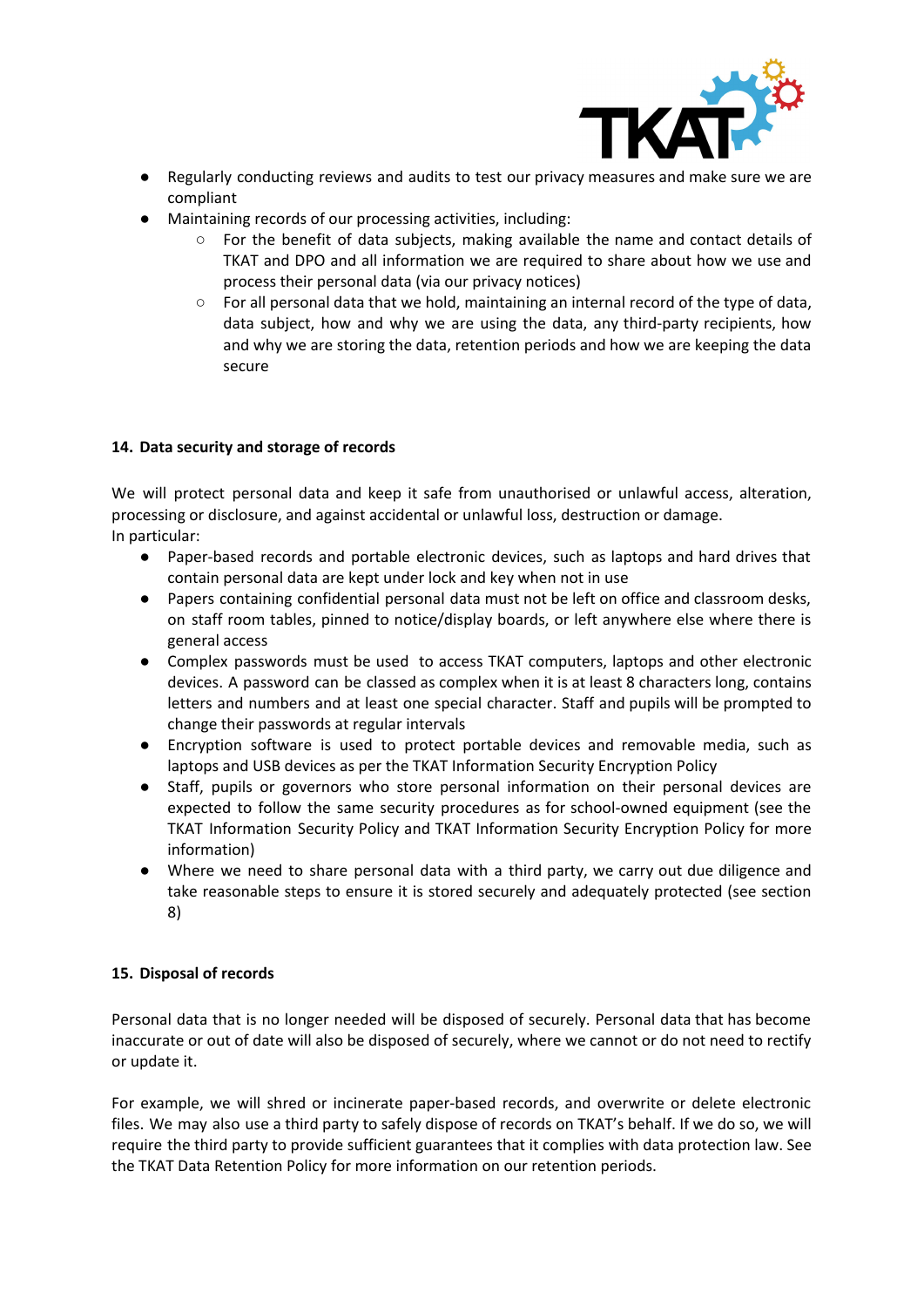

#### <span id="page-11-0"></span>**16. Personal data breaches**

TKAT will make all reasonable endeavours to ensure that there are no personal data breaches. In the unlikely event of a suspected data breach, we will follow the procedure set out in appendix 1.

When appropriate, we will report the data breach to the ICO within 72 hours. Such breaches in an educational context may include, but are not limited to:

- A non-anonymised data set being lost, or published accidentally
- Safeguarding information being made available to an unauthorised person
- The theft of a school laptop containing non-encrypted personal data about pupils

#### <span id="page-11-1"></span>**17. Training**

All staff and governors are provided with data protection training as part of their induction process. Data protection will also form part of continuing professional development, where changes to legislation, guidance or TKAT's processes make it necessary.

#### <span id="page-11-2"></span>**18. Monitoring arrangements**

The DPO is responsible for monitoring and reviewing this policy. The DPO may also get input from appropriate persons at TKAT including the IT Director.

This policy will be reviewed and updated if necessary when the Data Protection Bill receives royal assent and becomes law (as the Data Protection Act 2018) – if any changes are made to the bill that affect TKAT's practice. Otherwise, or from then on, this policy will be reviewed **every 2 years** and shared with all academies.

#### <span id="page-11-3"></span>**19. Links with other policies**

This data protection policy is part of the TKAT Information Governance Framework and is linked to our:

- Freedom of information publication scheme
- IT Security Policy
- Data Retention Policy
- Information Training Policy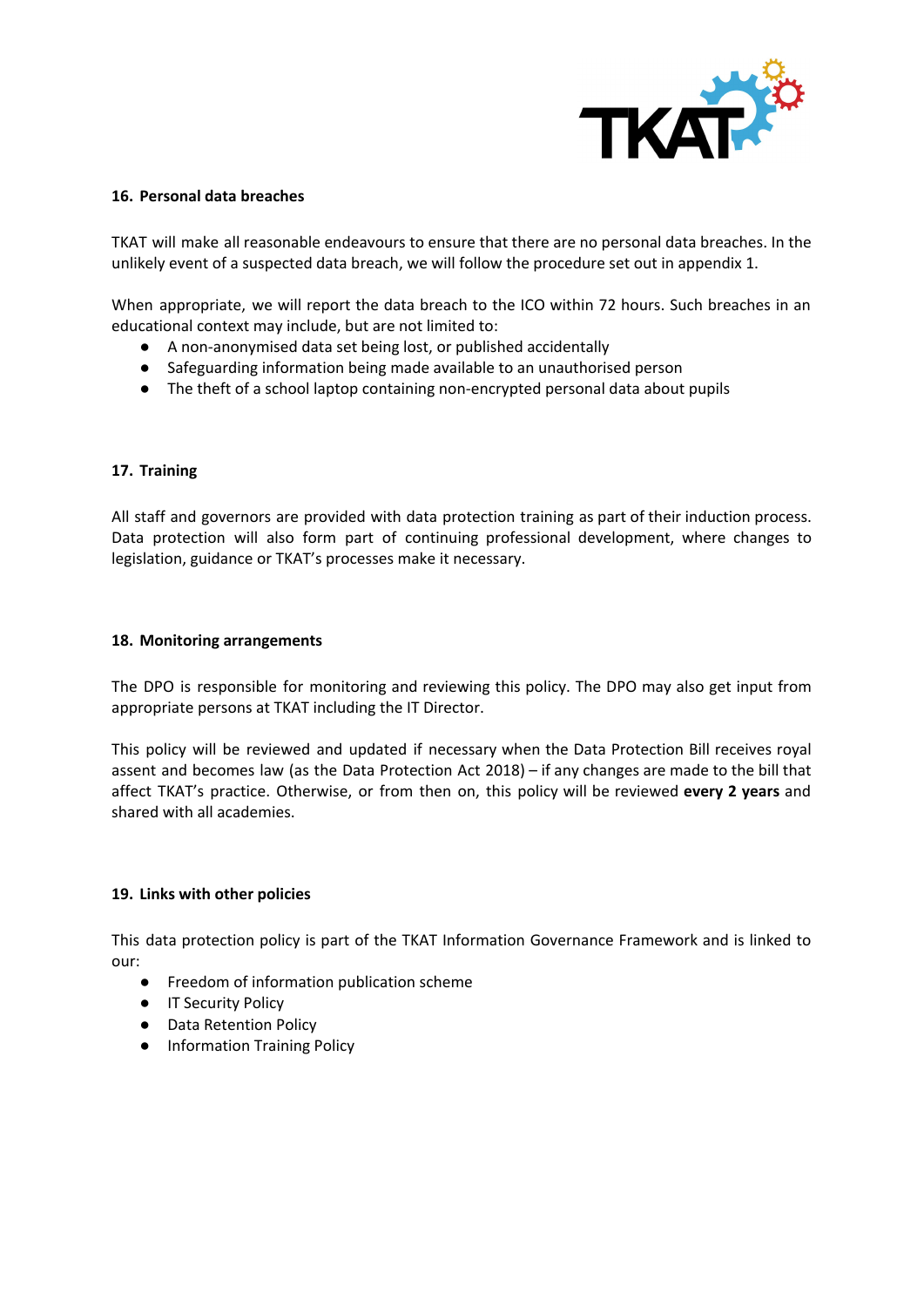

<span id="page-12-0"></span>**Appendix 1:**

# **TKAT Information Governance Framework Document 2.2**

#### **Personal Data Breach Notification Procedure**

| <b>Date &amp; Version</b> | <b>Action / Notes</b>        |
|---------------------------|------------------------------|
| Version 1                 |                              |
| Issued April 2018         | Effective from 25th May 2018 |

<span id="page-12-1"></span>1. Scope

This procedure applies in the event of a personal data breach under Article 33 of the GDPR – *Notification of a personal data breach to the supervisory authority* – and Article 34 – *Communication of a personal data breach to the data subject*. This policy forms part of the TKAT Information Governance Framework.

The Kemnal Academies Trust (TKAT) is the legal entity for all of its academies, therefore this procedure is to be used by the organisation as a whole.

<span id="page-12-2"></span>2. Responsibility

All users (whether Employees/Staff, contractors or temporary Employees/Staff and third party users) of TKAT are required to be aware of, and to follow this procedure in the event of a personal data breach in line with the TKAT Information Training Policy.

All Employees/Staff, contractors or temporary personnel are responsible for reporting any personal data breach to the DPO immediately after becoming aware. Breaches can be reported here, <https://insight.tkat.org/3809/report-a-breach>

With any breach, the Data Protection Officer (DPO) will investigate the report, and determine whether a breach has occurred. To decide, the DPO will consider whether personal data has been accidentally or unlawfully:

- Lost
- Stolen
- Destroyed
- Altered
- Disclosed or made available where it should not have been
- Made available to unauthorised people

The DPO will document each breach, irrespective of whether it is reported to the ICO. For each breach, this record will include the:

● Facts and cause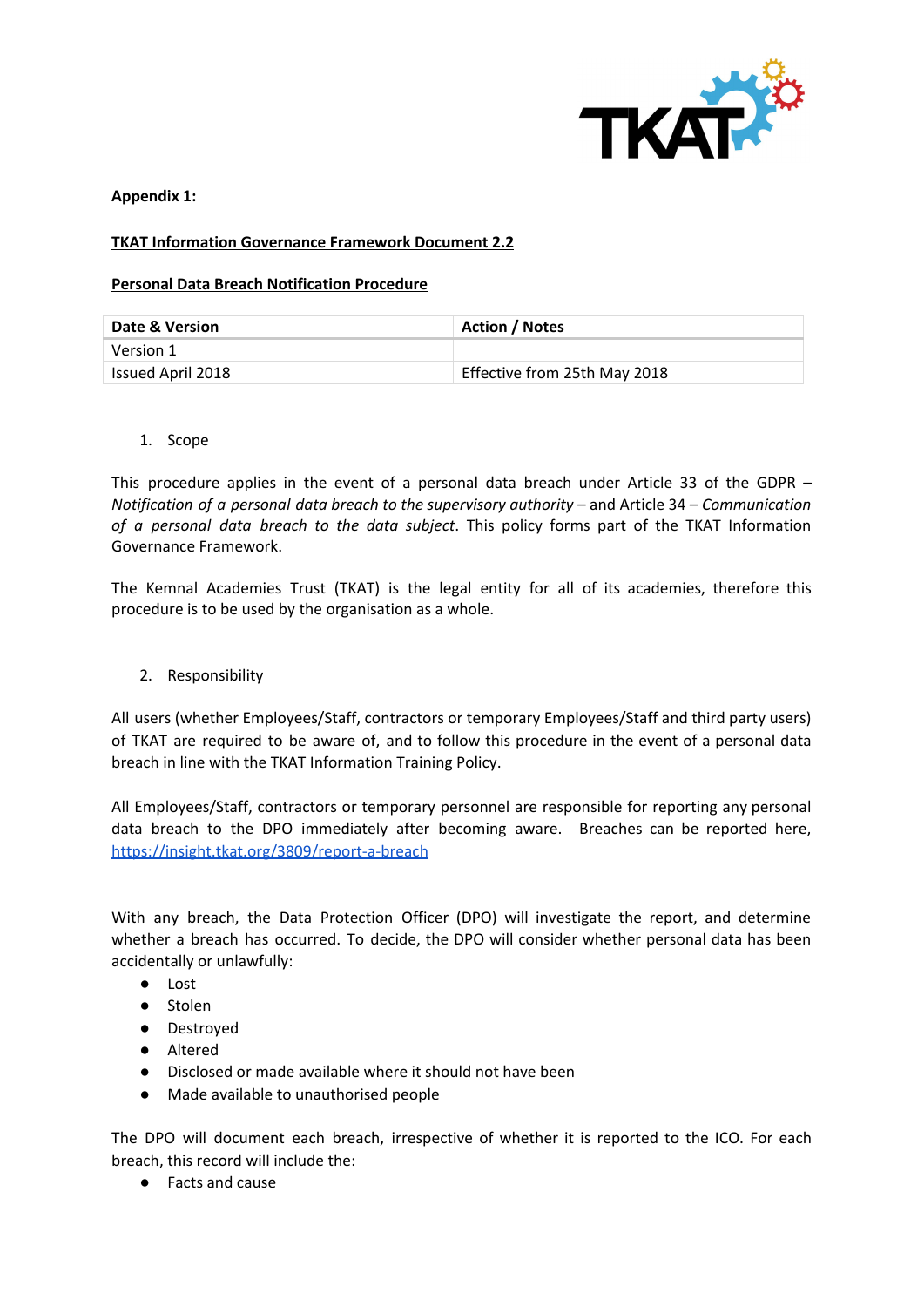

- Effects
- Action taken to contain it and ensure it does not happen again (such as establishing more robust processes or providing further training for individuals)
- <span id="page-13-0"></span>3. Procedure where TKAT is acting as a Data Controller

The DPO will work out whether the breach must be reported to the Information Commissioner's Office (ICO). This must be judged on a case-by-case basis. To decide, the DPO will consider whether the breach is likely to negatively affect people's rights and freedoms, and cause them any physical, material or non-material damage (e.g. emotional distress), including through:

- Loss of control over their data
- Discrimination
- Identity theft or fraud
- Financial loss
- Unauthorised reversal of pseudonymisation (for example, key-coding)
- Damage to reputation
- Loss of confidentiality
- Any other significant economic or social disadvantage to the individual(s) concerned

If a risk to data subject(s) is likely, TKAT will report the personal data breach to the Information Commissioner's Office (ICO) without undue delay, and not later than 72 hours.

If the data breach notification to the supervisory authority has not been made within 72 hours, the DPO will submit it electronically with a justification for the delay.

If it is not possible to provide all of the necessary information at the same time TKAT will provide the information in phases without undue further delay.

The following information needs to be provided to the supervisory authority:

- A description of the nature of the breach.
- The categories of personal data affected.
- Approximate number of data subjects affected.
- Approximate number of personal data records affected.
- Name and contact details of the DPO.
- Known consequences, likely consequences and possible future consequences of the breach.
- Any measures taken to address the breach.
- Any further information relating to the data breach.

The DPO will notify the ICO. In the event the ICO assigns a specific contact in relation to a breach, these details are recorded in the Internal Breach Register.